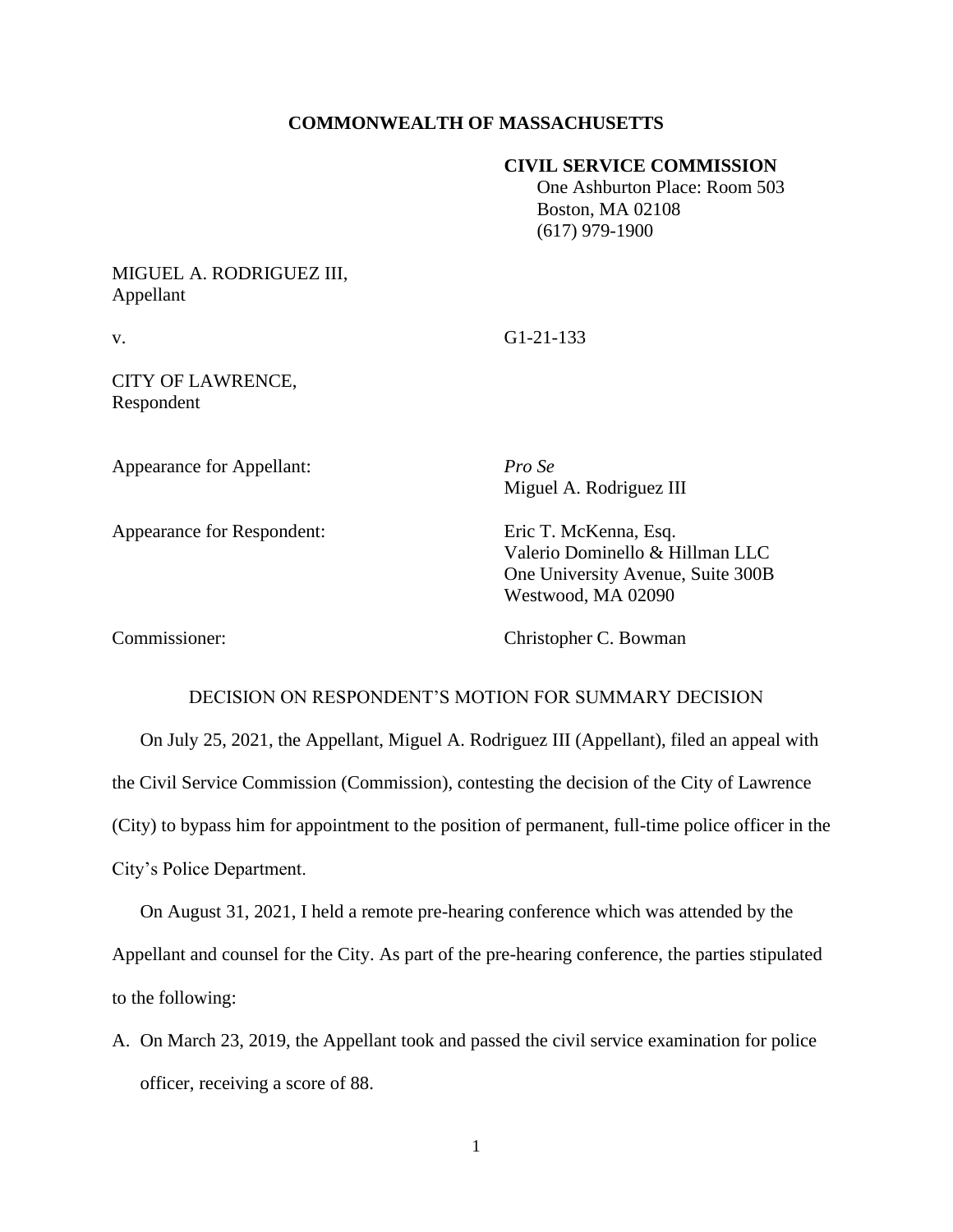- B. On September 1, 2019, the state's Human Resources Division (HRD), established an eligible list for police officer.
- C. On July 14, 2020, HRD sent Certification No. 07226 to the City from which the City ultimately appointed ten candidates, five of whom were ranked below the Appellant.
- D. On September 2, 2020, the City notified HRD of the proposed reason for bypassing the Appellant: the Appellant's failure to establish that he met the requirements for the residency preference in Lawrence.
- E. On May 28, 2021, HRD notified the Appellant (and the City) that the reason for bypass was approved.
- F. On July 25, 2021, the Appellant filed a timely appeal with the Commission.

In order to qualify for the residency preference as part of this examination process, applicants must have continuously resided in the community in which they seek preference (i.e. – Lawrence) for one year prior to the date of the examination. Applied here, the Appellant must be able to show that he continuously resided in Lawrence from March 23, 2018 to March 23, 2019.

According to the Appellant, he graduated from Lawrence High School in 2012, spent approximately two years in Arizona related to college football and then spent some time residing in Rhode Island while attending college, before returning to live at his mother's home in Lawrence in 2015. The Appellant acknowledges that his mother moved to Worcester in September 2018 with assistance from the Housing Choice Voucher Program, a program with income-based caps tied to the size of the household. The Appellant also acknowledges that his name was listed on the lease for the Worcester apartment as a member of the household, effective September 2018, within the window that the Appellant was required to have resided in Lawrence in order to qualify for the residency preference. The Appellant stated that, from March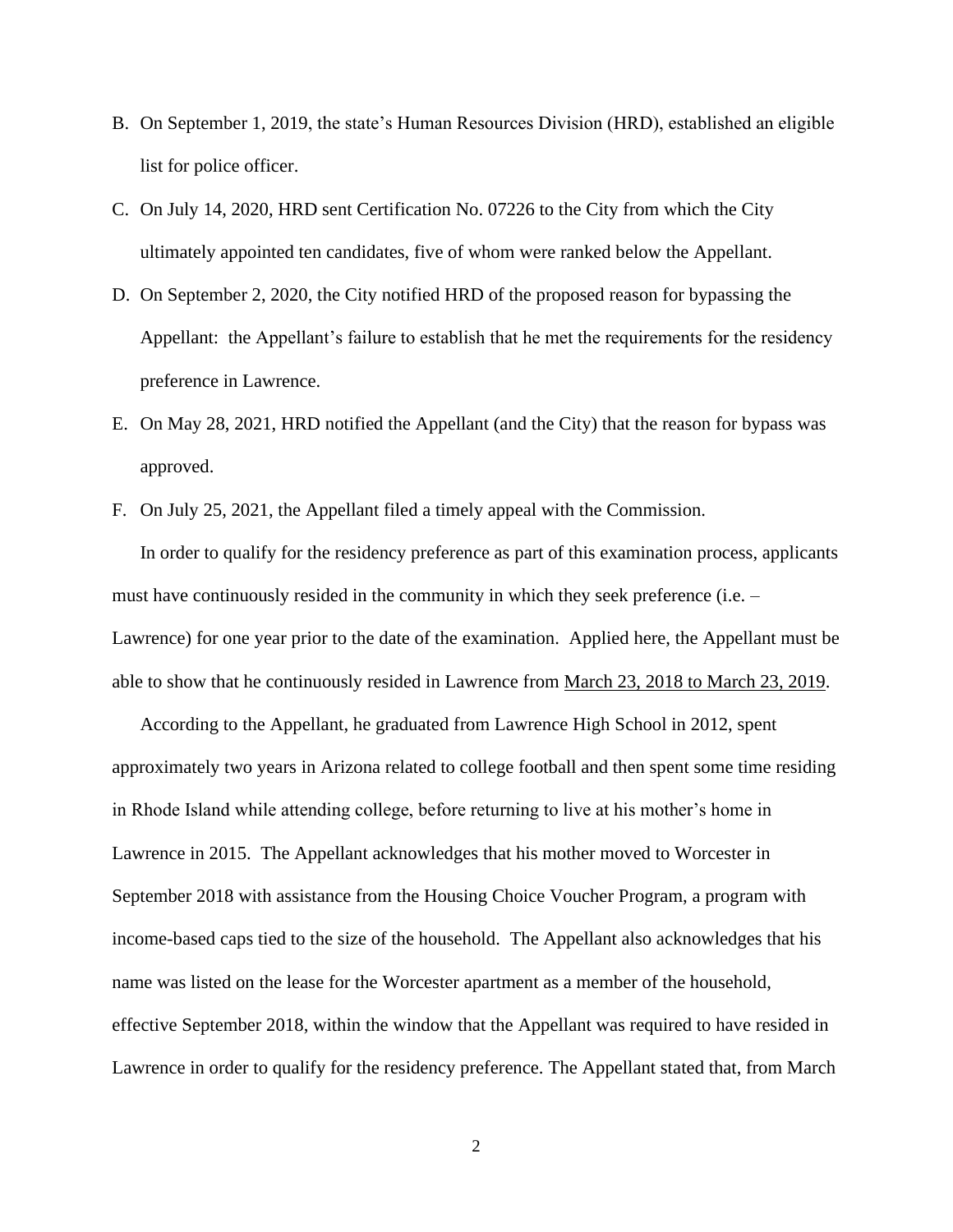23, 2018 to March 23, 2019, he was first residing with his mother, then with friends and family, including his grandfather, all of whom, according to the Appellant, reside in Lawrence. The City was not able to identify any documents showing that the Appellant continuously resided in Lawrence during this one-year time period.

As part of the pre-hearing memorandum submitted to the Commission, the City suggested that, even if the Appellant were able to produce verification that he resided in Lawrence during the applicable one-year period, that would raise the issue of whether the Appellant provided inaccurate information to the State in regard to the Worcester apartment.

For all of the above reasons, I provided the City with 30 days to file a Motion for Summary Decision, in which it could argue that, based on the undisputed facts and/or viewing the facts most favorably to the Appellant, the Appellant has no reasonable expectation of prevailing in his appeal. The Appellant was provided with 30 days thereafter to file a reply, arguing why the appeal should not be dismissed without a full hearing, identifying the disputed facts that would need to be resolved, and listing the proposed exhibits and/or testimony that, according to the Appellant, would resolve those disputed facts in his favor. The City filed a Motion for Summary Decision on September 29, 2021 and the Appellant did not submit any reply or opposition. *Legal Standard for Summary Disposition*

An appeal may be disposed of on summary disposition when, "viewing the evidence in the light most favorable to the non-moving party", the undisputed material facts affirmatively demonstrate that the non-moving party has "no reasonable expectation" of prevailing on at least one "essential element of the case". See, e.g., Milliken & Co., v. Duro Textiles LLC, 451 Mass. 547, 550 n.6, (2008); Maimonides School v. Coles, 71 Mass. App. Ct. 240, 249 (2008); Lydon v. Massachusetts Parole Board, 18 MCSR 216 (2005).

3